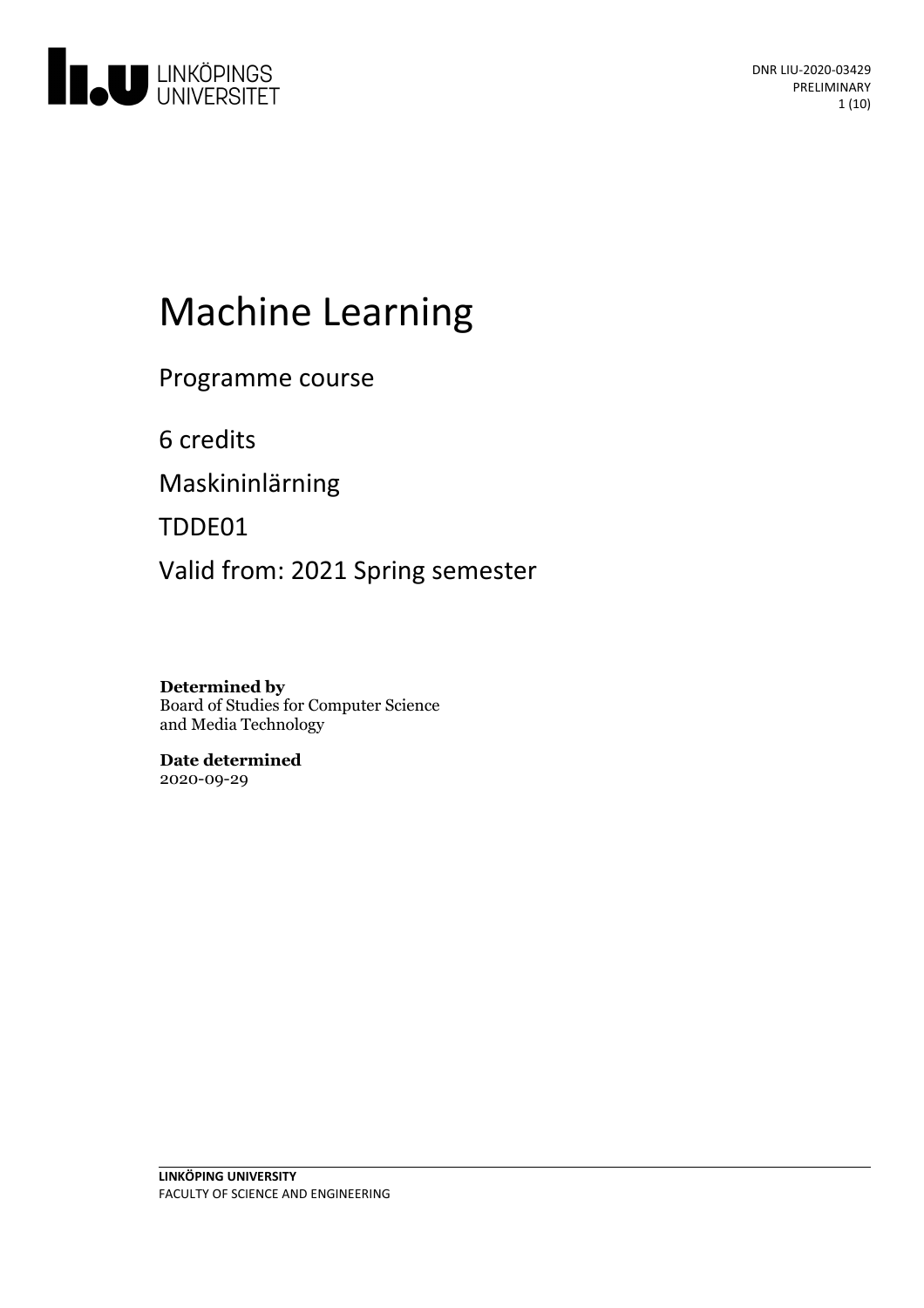# Main field of study

Information Technology, Computer Science and Engineering, Computer Science

Course level

Second cycle

# Advancement level

A1X

# Course offered for

- Master's Programme in Communication Systems
- Master's Programme in Computer Science
- Master of Science in Computer Science and Engineering
- Master of Science in Design and Product Development
- Master of Science in Industrial Engineering and Management International
- Master of Science in Industrial Engineering and Management
- Master of Science in Information Technology
- Master of Science in Computer Science and Software Engineering
- Master of Science in Applied Physics and Electrical Engineering International
- Master of Science in Applied Physics and Electrical Engineering
- Computer Science and Engineering, M Sc in Engineering
- $\bullet$  Information Technology, M Sc in Engineering
- Biomedical Engineering, M Sc in Engineering
- Applied Physics and Electrical Engineering International, M Sc in Engineering
- Applied Physics and Electrical Engineering, M Sc in Engineering
- Master of Science in Mechanical Engineering
- Mechanical Engineering, M Sc in Engineering
- Bachelor's Programme in Mathematics
- Computer Science and Software Engineering, M Sc in Engineering

# Prerequisites

Probability theory; Statistics; Mathematical analysis; Linear Algebra; Basic programming.

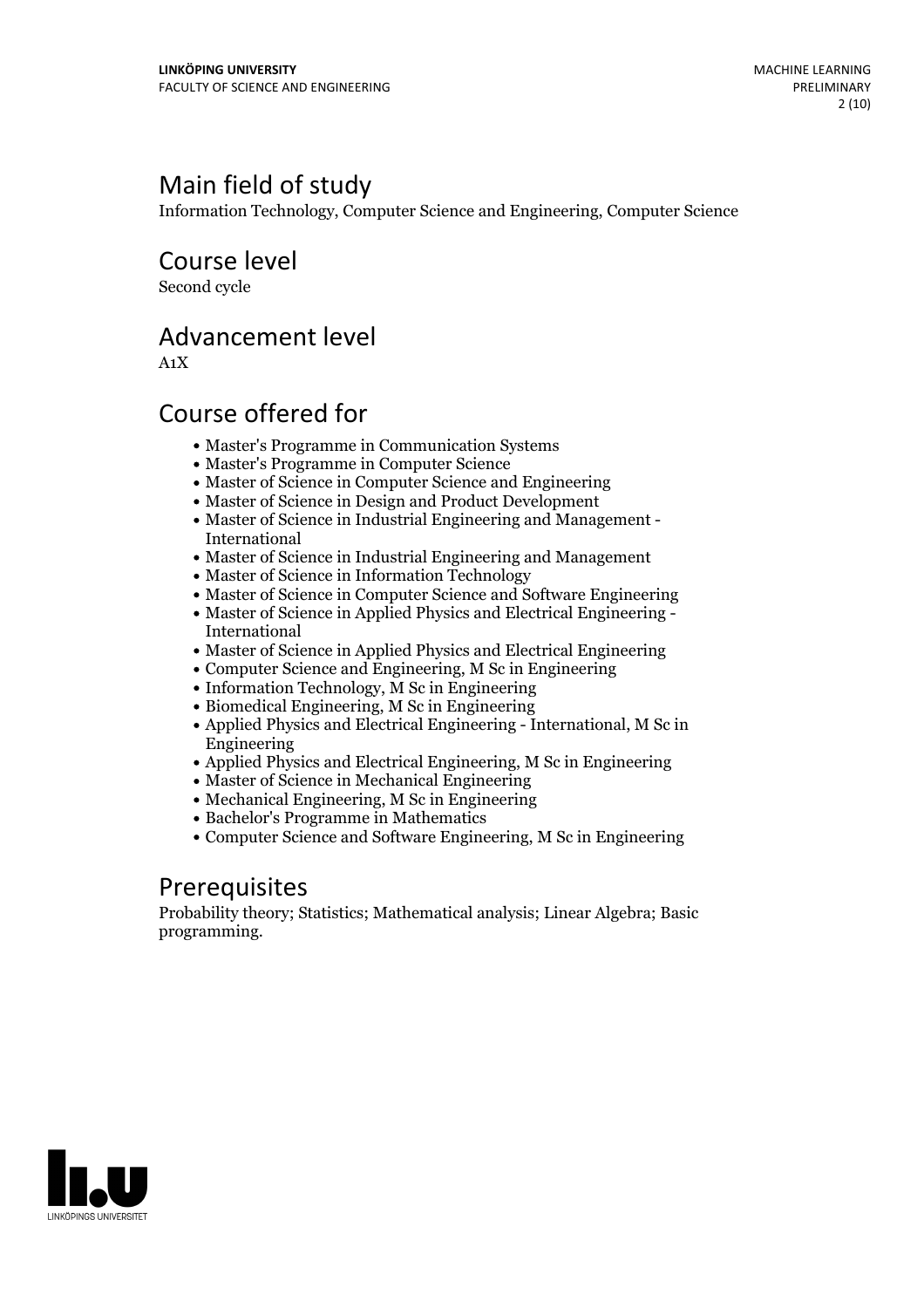# Intended learning outcomes

The overall aim of the course is to provide an introduction to machine learning, with special focus on regression and classification problems. Machine learning is presented from a probabilistic perspective with inference and prediction based on probability models. The course aims to give students an overview of machine learning within a unified framework and a good basis for further studies in the

field. After completing the course the student should be able to:

- <ul>\n<li>use relevant concepts and methods in machine learning to formulate, structure and solve practical problems.</li>\n<li> infer the parameters in a number of common machine learning models.</li>\n<li>use machine learning models for prediction and decision making.</li>\n<li>evaluate and choose among models.</li>\n<li>implement machine learning models and algorithms in a programming models.</li>\n</ul>
- 
- 
- 
- language.

## Course content

Introduction and overview of machine learning and its applications. Unsupervised Generalization. Classification. Nearest neighbors. Naïve Bayes. Discriminant analysis. Cross-validation. Model selection. Overfitting. Bootstrap. Regression. Regularization. Ridge regression. Lasso. Variable Selection. Binary and multiclass regression. Dimension reduction. PCA. ICA. Kernel smoother Vector Machines. Decision trees. Gaussian processes. Mixture models.

# Teaching and working methods

The course consists of lectures and computer laboratory work. The lectures introduce concepts and theories that students then use in problem solving at the computer labs.

# Examination

| DAT <sub>2</sub> | Computer examination | 4 credits | U, 3, 4, 5 |
|------------------|----------------------|-----------|------------|
| LAB2             | Laboratory work      | 2 credits | U.G        |

DAT<sub>2</sub> is an exam in a computer hall that tests students' theoretical knowledge and problem-solving skills in machine learning. LAB2 consists of computer exercises that tests the students' ability to translate theoretical knowledge into practical problem solving in machine learning.

# Grades

Four-grade scale, LiU, U, 3, 4, 5

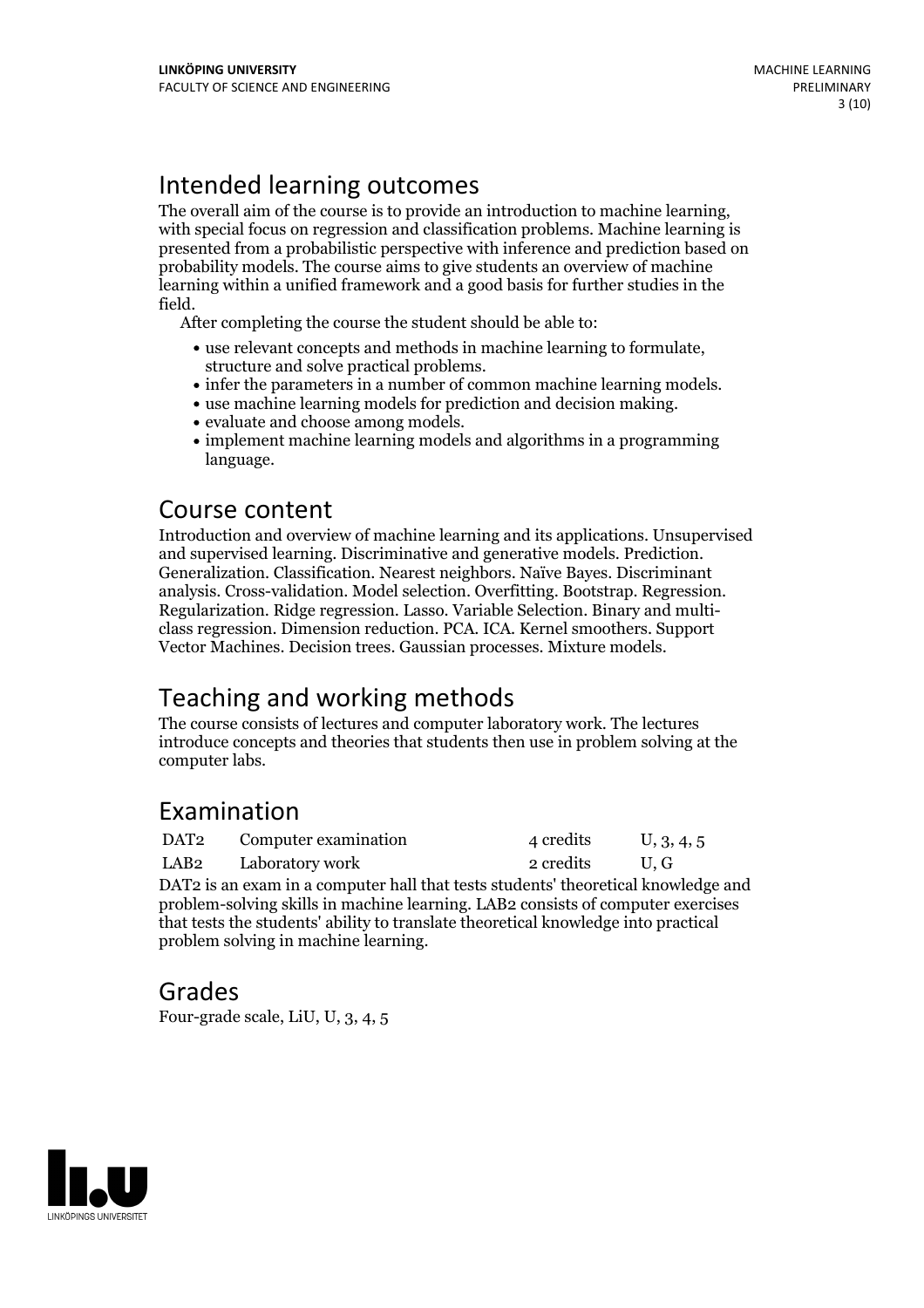# Other information

### **About teaching and examination language**

The teaching language is presented in the Overview tab for each course. The examination language relates to the teaching language as follows:

- If teaching language is Swedish, the course as a whole or in large parts, is taught in Swedish. Please note that although teaching language is Swedish, parts of the course could be given in English. Examination language is
- Swedish.<br>• If teaching language is Swedish/English, the course as a whole will be taught in English if students without prior knowledge of the Swedish language participate. Examination language is Swedish or English
- $\bullet$  If teaching language is English, the course as a whole is taught in English. Examination language is English.

### **Other**

The course is conducted in a manner where both men's and women's

experience and knowledge are made visible and developed. The planning and implementation of <sup>a</sup> course should correspond to the course syllabus. The course evaluation should therefore be conducted with the course syllabus as a starting point.

### Department

Institutionen för datavetenskap

# Director of Studies or equivalent

Jolanta Pielaszkiewicz

### Examiner

Oleg Sysoev

### Education components

Preliminary scheduled hours: 48 h Recommended self-study hours: 112 h

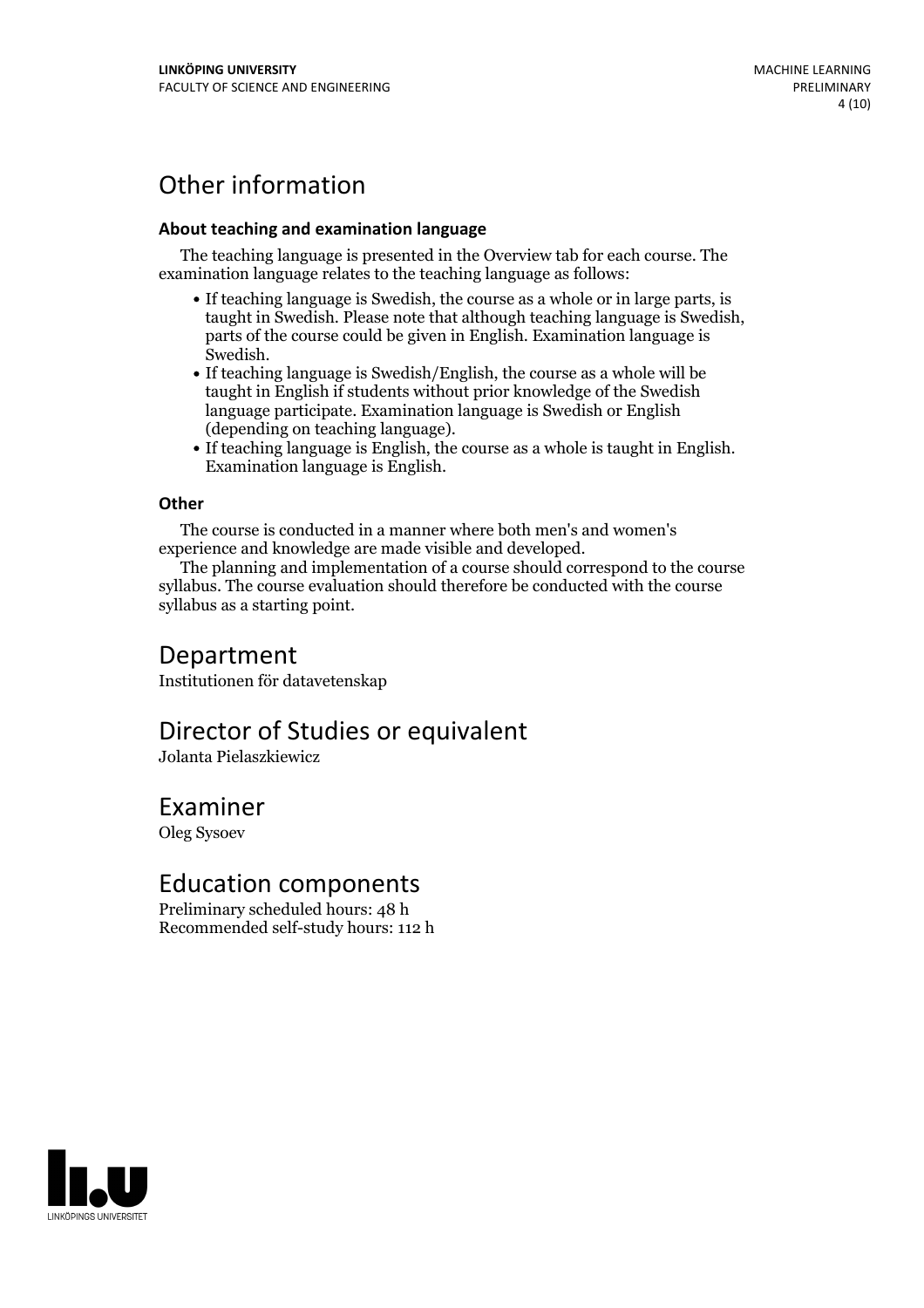# Course literature

#### **Books**

Bishop, C. M, (2006) *Pattern Recognition and Machine Learning* Springer Hastie, T., Tibshirani, R., och Friedman J., (2009) *The Elements of Statistical Learning: Data Mining, Inference and Prediction* 2:a upplagan Springer

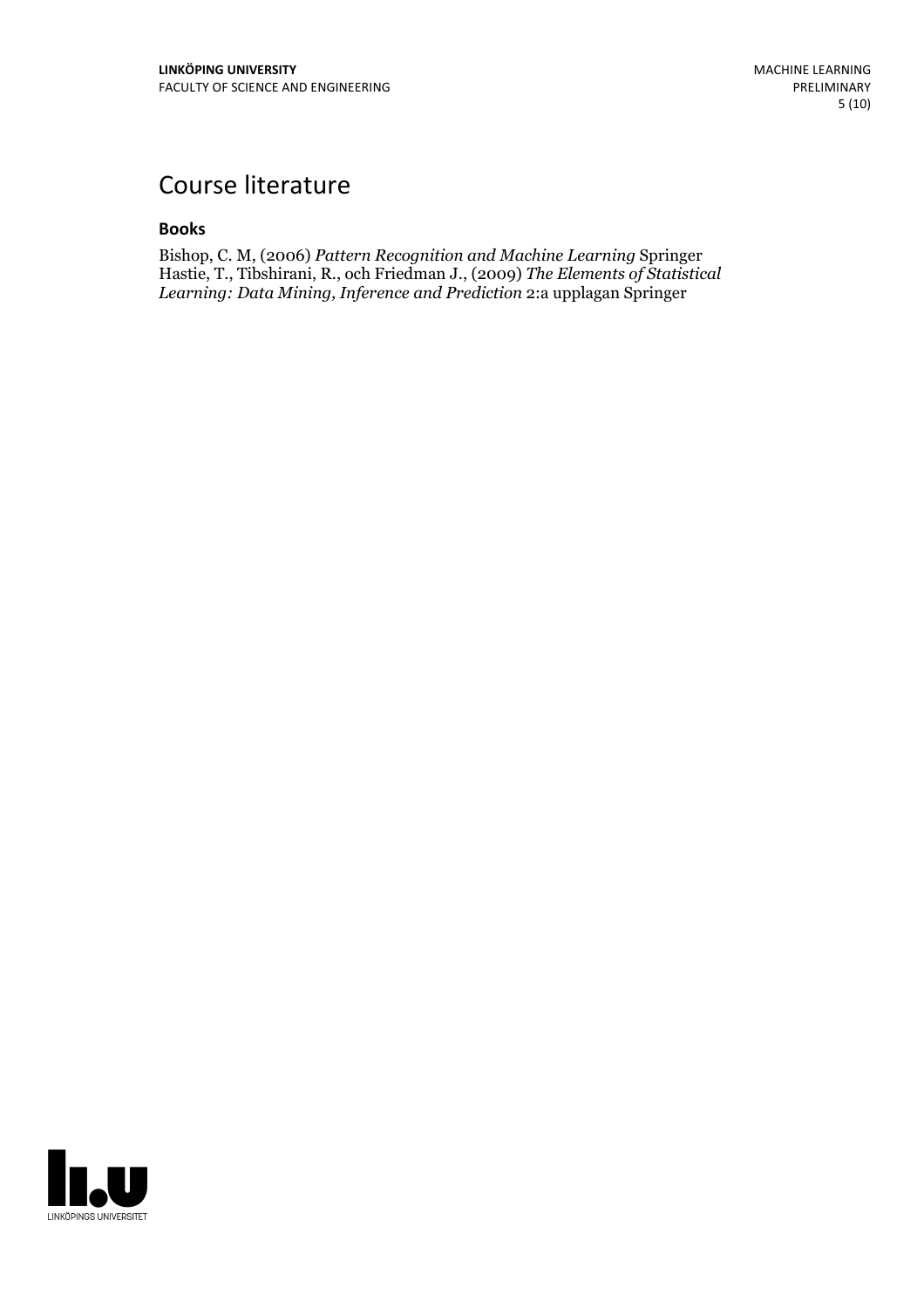# **Common rules**

### **Course syllabus**

A syllabus must be established for each course. The syllabus specifies the aim and contents of the course, and the prior knowledge that a student must have in order to be able to benefit from the course.

### **Timetabling**

Courses are timetabled after a decision has been made for this course concerning its assignment to a timetable module.

### **Interrupting a course**

The vice-chancellor's decision concerning regulations for registration, deregistration and reporting results (Dnr LiU-2015-01241) states that interruptions in study are to be recorded in Ladok. Thus, all students who do not participate in a course for which they have registered must record the interruption, such that the registration on the course can be removed. Deregistration from <sup>a</sup> course is carried outusing <sup>a</sup> web-based form: https://www.lith.liu.se/for-studenter/kurskomplettering?l=en.

### **Cancelled courses**

Courses with few participants (fewer than 10) may be cancelled or organised in a manner that differs from that stated in the course syllabus. The Dean is to deliberate and decide whether a course is to be cancelled or changed from the course syllabus.

### **Guidelines relatingto examinations and examiners**

For details, see Guidelines for education and examination for first-cycle and second-cycle education at Linköping University, Dnr LiU-2019-00920 (http://styrdokument.liu.se/Regelsamling/VisaBeslut/917592).

An examiner must be employed as a teacher at LiU according to the LiU Regulations for Appointments, Dnr LiU-2017-03931 (https://styrdokument.liu.se/Regelsamling/VisaBeslut/622784). For courses in second-cycle, the following teachers can be appointed as examiner: Professor (including Adjunct and Visiting Professor), Associate Professor (including Adjunct), Senior Lecturer (including Adjunct and Visiting Senior Lecturer), Research Fellow, or Postdoc. For courses in first-cycle, Assistant Lecturer (including Adjunct and Visiting Assistant Lecturer) can also be appointed as examiner in addition to those listed for second-cycle courses. In exceptional cases, a Part-time Lecturer can also be appointed as an examiner at both first- and second cycle, see Delegation of authority for the Board of Faculty of Science and Engineering.

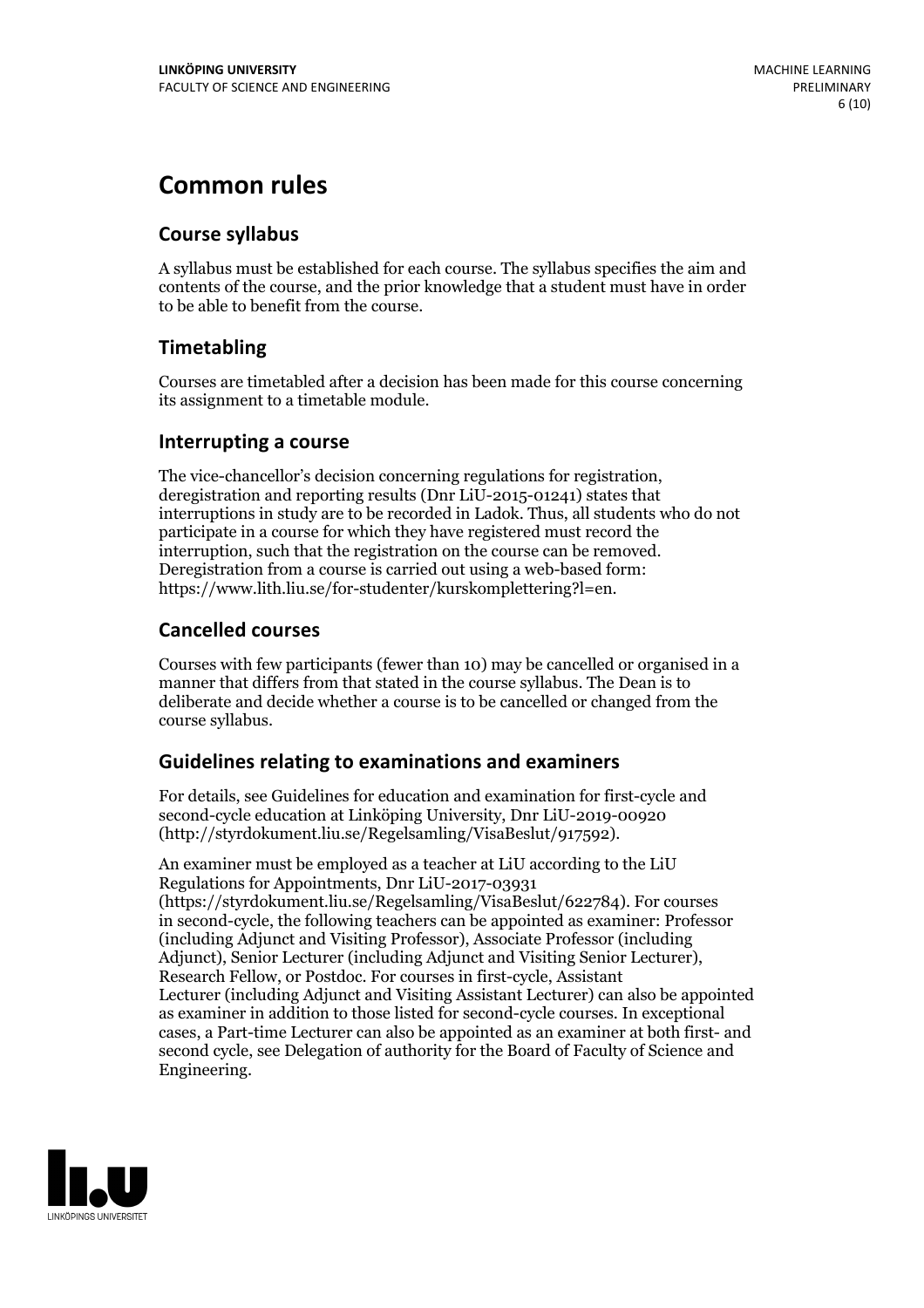### **Forms of examination**

#### **Principles for examination**

Written and oral examinations and digital and computer-based examinations are held at least three times a year: once immediately after the end of the course, once in August, and once (usually) in one of the re-examination periods. Examinations held at other times are to follow a decision of the board of studies.

Principles for examination scheduling for courses that follow the study periods:

- courses given in VT1 are examined for the first time in March, with re-examination in June and August
- courses given in VT2 are examined for the first time in May, with re-examination in August and October
- courses given in HT1 are examined for the first time in October, with re-examination in January and August
- courses given in HT2 are examined for the first time in January, with re-examination in March and in August.

The examination schedule is based on the structure of timetable modules, but there may be deviations from this, mainly in the case of courses that are studied and examined for several programmes and in lower grades (i.e. 1 and 2).

Examinations for courses that the board of studies has decided are to be held in alternate years are held three times during the school year in which the course is given according to the principles stated above.

Examinations for courses that are cancelled orrescheduled such that they are not given in one or several years are held three times during the year that immediately follows the course, with examination scheduling that corresponds to the scheduling that was in force before the course was cancelled or rescheduled.

When a course is given for the last time, the regular examination and two re-<br>examinations will be offered. Thereafter, examinations are phased out by offering three examinations during the following academic year at the same times as the examinations in any substitute course. If there is no substitute course, three examinations will be offered during re-examination periods during the following academic year. Other examination times are decided by the board of studies. In all cases above, the examination is also offered one more time during the academic year after the following, unless the board of studies decides otherwise.

If a course is given during several periods of the year (for programmes, or on different occasions for different programmes) the board or boards of studies determine together the scheduling and frequency of re-examination occasions.

### **Retakes of other forms of examination**

Regulations concerning retakes of other forms of examination than written examinations and digital and computer-based examinations are given in the LiU guidelines for examinations and examiners, http://styrdokument.liu.se/Regelsamling/VisaBeslut/917592.

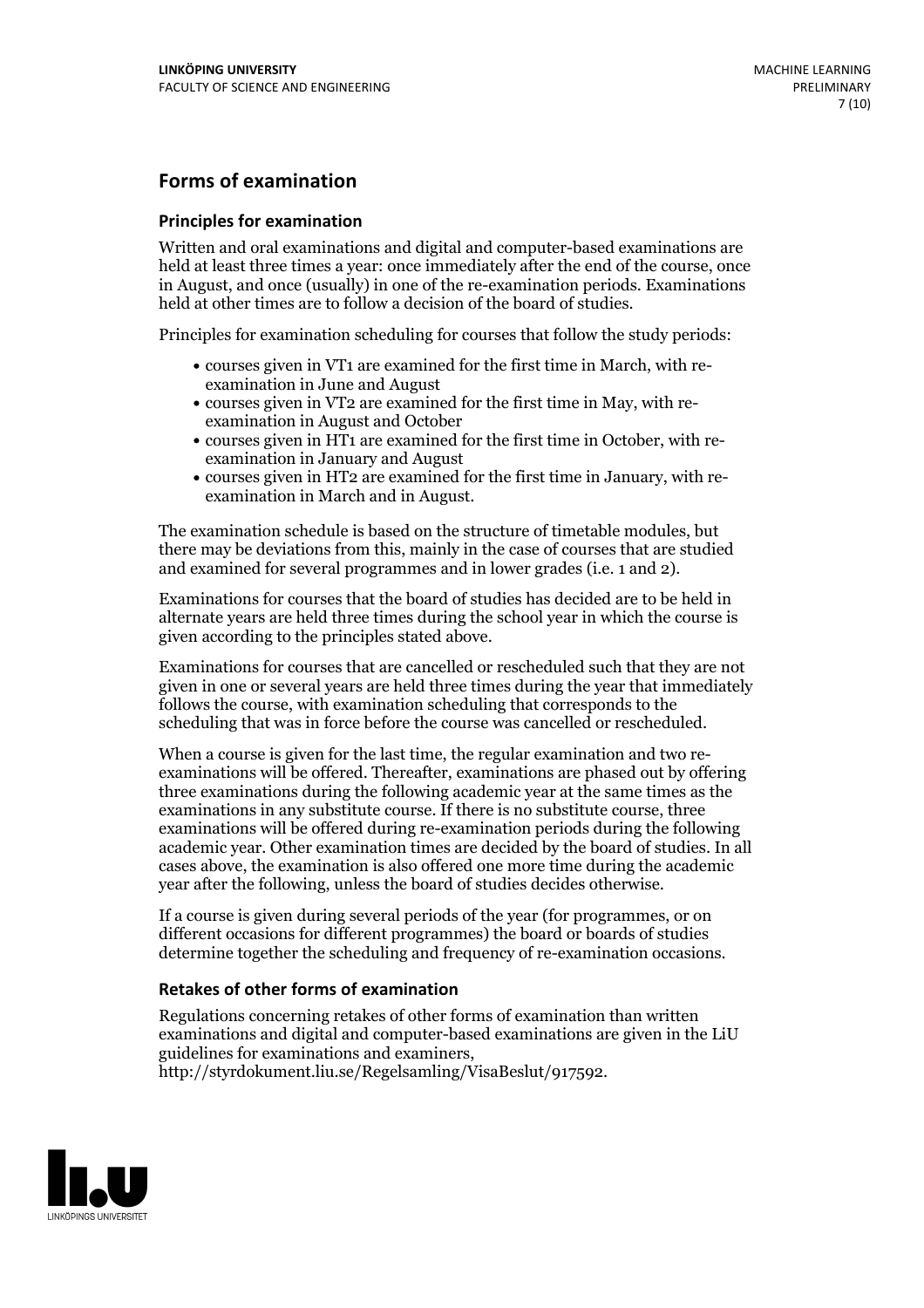#### **Registration for examination**

Until January 31 2021, the following applies according to previous guidelines: In order to take an written, digital or computer-based examination student must register in advance at the Student Portal during the registration period, which Candidates are informed of the location of the examination by email, four days in advance. Students who have not registered for an examination run the risk of being refused admittance to the examination, if space is not available.

From February 1 2021, new guidelines applies for registration for written, digital or computer-based examination, Dnr LiU-2020-02033 (https://styrdokument.liu.se/Regelsamling/VisaBeslut/622682).

Symbols used in the examination registration system:

\*\* denotes that the examination is being given for the penultimate time.

\* denotes that the examination is being given for the last time.

#### **Code of conduct for students during examinations**

Details are given in a decision in the university's rule book: http://styrdokument.liu.se/Regelsamling/VisaBeslut/622682.

### **Retakes for higher grade**

Students at the Institute of Technology at LiU have the right to retake written examinations and digital and computer-based examinations in an attempt to achieve a higher grade. This is valid for all examination components with code "TEN", "DIT" and "DAT". The same right may not be exercised for other examination components, unless otherwise specified in the course syllabus.

A retake is not possible on courses that are included in an issued degree diploma.

#### **Grades**

The grades that are preferably to be used are Fail (U), Pass (3), Pass not without distinction  $(4)$  and Pass with distinction  $(5)$ .

- Grades U, 3, 4, 5 are to be awarded for courses that have written or digital examinations.<br>• Grades Fail (U) and Pass (G) may be awarded for courses with a large
- degree of practical components such as laboratory work, project work and
- $\bullet$  Grades Fail (U) and Pass (G) are to be used for degree projects and other independent work.

#### **Examination components**

The following examination components and associated module codes are used at the Faculty of Science and Engineering:

Grades U, 3, 4, 5 are to be awarded for written examinations (TEN) and

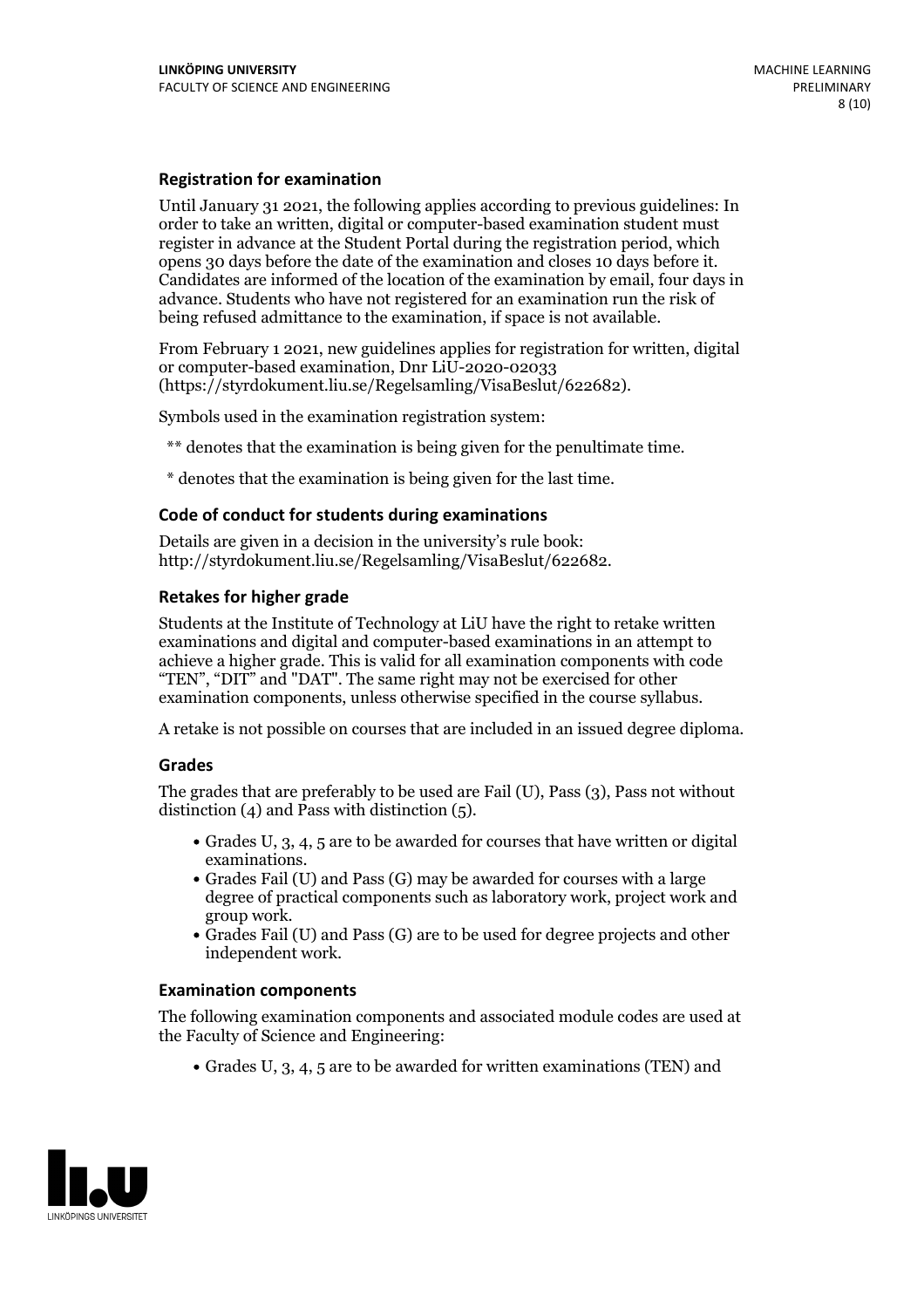- digital examinations (DIT).<br>• Examination components for which the grades Fail (U) and Pass (G) may be awarded are laboratory work (LAB), project work (PRA), preparatory written examination (KTR), digital preparatory written examination (DIK), oral examination (MUN), computer-based examination (DAT), home
- assignment (HEM), and assignment (UPG).<br>• Students receive grades either Fail (U) or Pass (G) for other examination components in which the examination criteria are satisfied principally through active attendance such as tutorial group (BAS) or examination item
- (MOM).<br>• Grades Fail (U) and Pass (G) are to be used for the examination components Opposition (OPPO) and Attendance at thesis presentation (AUSK) (i.e. part of the degree project).

In general, the following applies:

- 
- Mandatory course components must be scored and given <sup>a</sup> module code. Examination components that are not scored, cannot be mandatory. Hence, it is voluntary to participate in these examinations, and the voluntariness must be clearly stated. Additionally, if there are any associated conditions to the examination component, these must be clearly stated as well.<br>• For courses with more than one examination component with grades
- U,3,4,5, it shall be clearly stated how the final grade is weighted.

For mandatory components, the following applies: If special circumstances prevail, and if it is possible with consideration of the nature ofthe compulsory component, the examiner may decide to replace the compulsory component with another equivalent component. (In accordance with the LiU Guidelines for education and examination for first-cycle and second-cycle education at Linköping University, http://styrdokument.liu.se/Regelsamling/VisaBeslut/917592).

For written examinations, the following applies: If the LiU coordinator for students with disabilities has granted a student the right to an adapted examination for a written examination in an examination hall, the student has the right to it. If the coordinator has instead recommended for the student an adapted examination or alternative form of examination, the examiner may grant this if the examiner assesses that it is possible, based on consideration of the course objectives. (In accordance with the LiU Guidelines for education and examination for first-cycle and second-cycle education at Linköping University, http://styrdokument.liu.se/Regelsamling/VisaBeslut/917592).

#### **Reporting of examination results**

The examination results for a student are reported at the relevant department.

#### **Plagiarism**

For examinations that involve the writing of reports, in cases in which it can be assumed that the student has had access to other sources (such as during project work, writing essays, etc.), the material submitted must be prepared in accordance